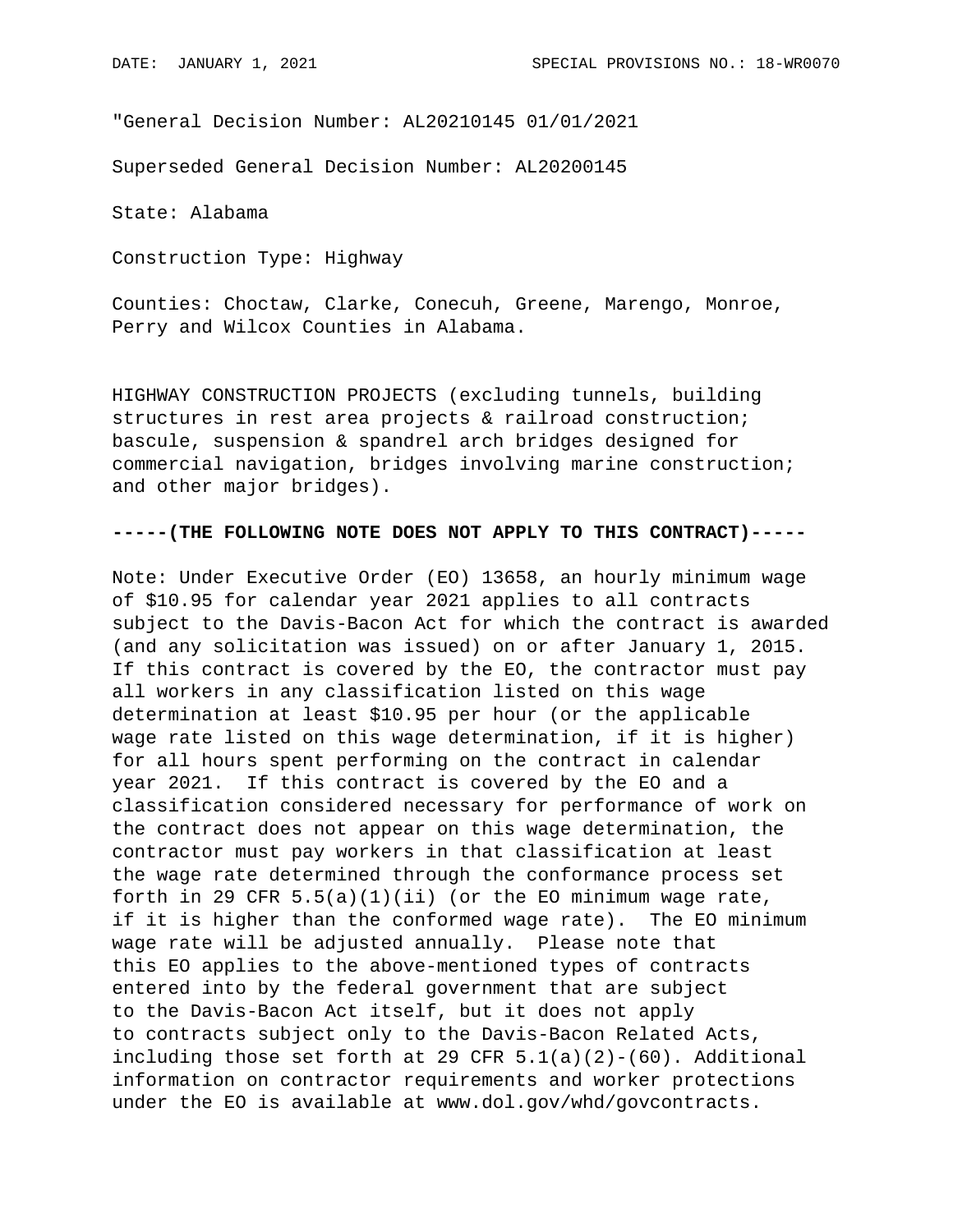Modification Number Publication Date<br>0 01/01/2021 0 01/01/2021

SUAL2019-024 11/13/2019

|                                                                      | Rates | Fringes |
|----------------------------------------------------------------------|-------|---------|
| CARPENTER (Form Work Only)\$ 15.64                                   |       | 0.00    |
| CEMENT MASON/CONCRETE FINISHER\$ 14.46                               |       | 0.00    |
| ELECTRICIAN\$ 20.41                                                  |       | 7.49    |
| HIGHWAY/PARKING LOT STRIPING:<br>Operator (Striping Machine)\$ 19.25 |       | 0.00    |
| INSTALLER - GUARDRAIL\$ $14.16$                                      |       | 2.94    |
| IRONWORKER, REINFORCING\$ 16.28                                      |       | 0.00    |
| LABORER GRADE CHECKER\$ 15.89                                        |       | 0.00    |
| LABORER: Asphalt, Includes<br>Raker, Shoveler, Spreader and          |       |         |
| Distributor\$ 12.22                                                  |       | 0.00    |
| LABORER: Common or General\$ 11.69                                   |       | 0.00    |
| LABORER: Mason Tender -                                              |       |         |
| Cement/Concrete\$ 17.15                                              |       | 0.00    |
| OPERATOR: Asphalt Spreader\$ 13.96                                   |       | 0.00    |
| OPERATOR:                                                            |       |         |
| Backhoe/Excavator/Trackhoe\$ 13.24                                   |       | 0.00    |
| $\texttt{Broom/Sweeper} \ldots \ldots \ddot{S} 12.27$<br>OPERATOR:   |       | 0.00    |
| Bulldozer\$ 16.59<br>OPERATOR:                                       |       | 0.00    |
| Crane\$ 22.36<br>OPERATOR:                                           |       | 0.00    |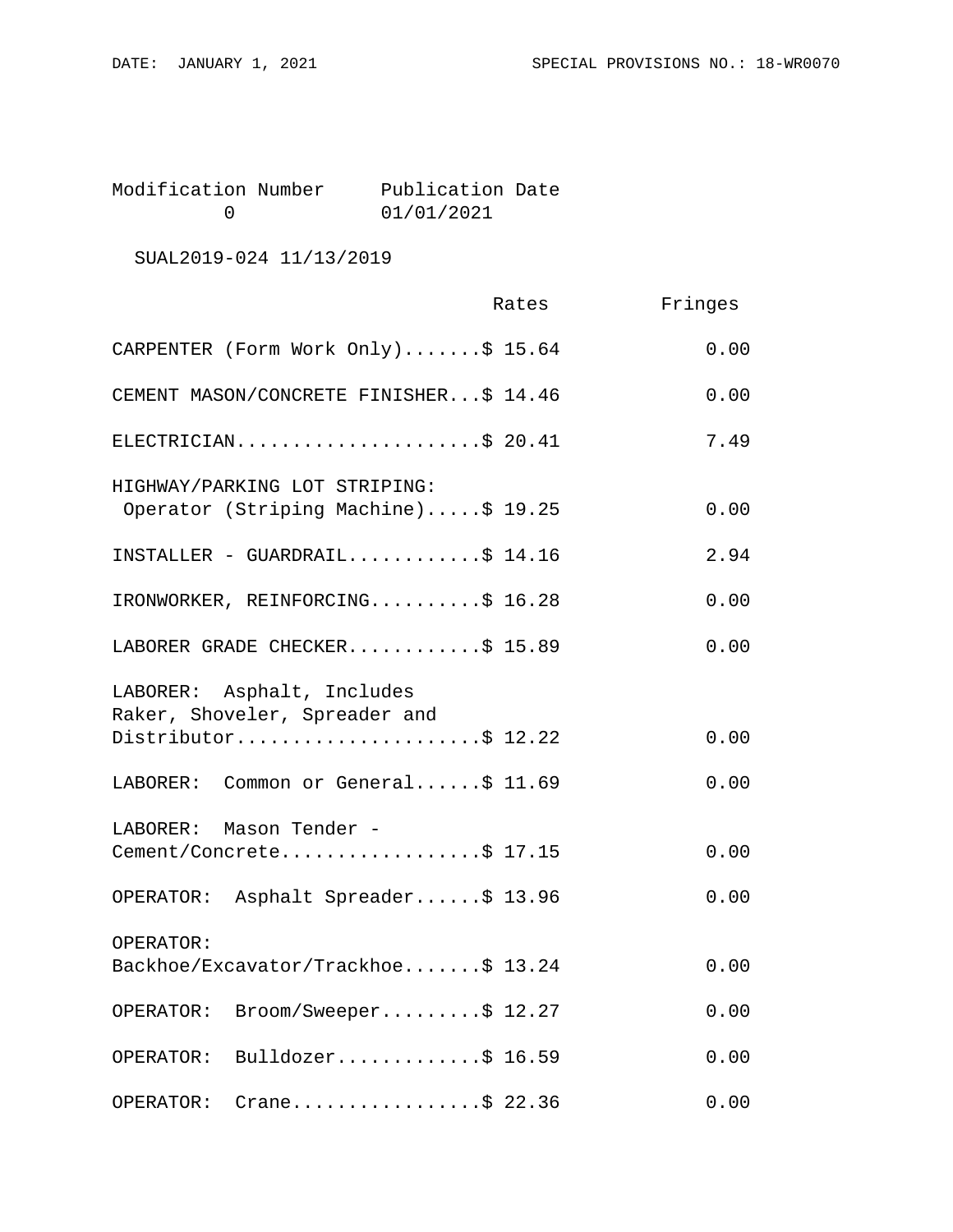|                                        | OPERATOR: Distributor\$ 16.05       | 0.00 |  |
|----------------------------------------|-------------------------------------|------|--|
|                                        | OPERATOR: $Grader/Blade$ $$ 16.50$  | 0.00 |  |
| OPERATOR:                              | Loader\$ 13.96                      | 0.00 |  |
| OPERATOR:                              | Mechanic\$ 17.97                    | 0.00 |  |
|                                        | OPERATOR: Milling Machine\$ 12.72   | 0.00 |  |
|                                        | OPERATOR: Paver (Asphalt,           |      |  |
|                                        | Aggregate, and Concrete)\$ 16.37    | 0.00 |  |
|                                        | OPERATOR: Roller\$ 13.02            | 0.00 |  |
|                                        | OPERATOR: Tractor\$ 15.24           | 0.00 |  |
|                                        | TRAFFIC CONTROL: Flagger\$ 13.40    | 2.90 |  |
| TRAFFIC CONTROL:                       |                                     |      |  |
| Laborer-Cones/<br>Barricades/Barrels - |                                     |      |  |
|                                        | Setter/Mover/Sweeper\$ 12.61        | 0.00 |  |
|                                        | TRUCK DRIVER: Dump Truck\$ 13.29    | 0.00 |  |
|                                        | TRUCK DRIVER: Flatbed Truck\$ 15.72 | 0.00 |  |
|                                        | TRUCK DRIVER: Lowboy Truck\$ 15.88  | 0.00 |  |
|                                        | TRUCK DRIVER: Water Truck\$ 12.95   | 0.00 |  |
|                                        | -----------------                   |      |  |

WELDERS - Receive rate prescribed for craft performing operation to which welding is incidental.

================================================================

Note: Executive Order (EO) 13706, Establishing Paid Sick Leave for Federal Contractors applies to all contracts subject to the Davis-Bacon Act for which the contract is awarded (and any solicitation was issued) on or after January 1, 2017. If this contract is covered by the EO, the contractor must provide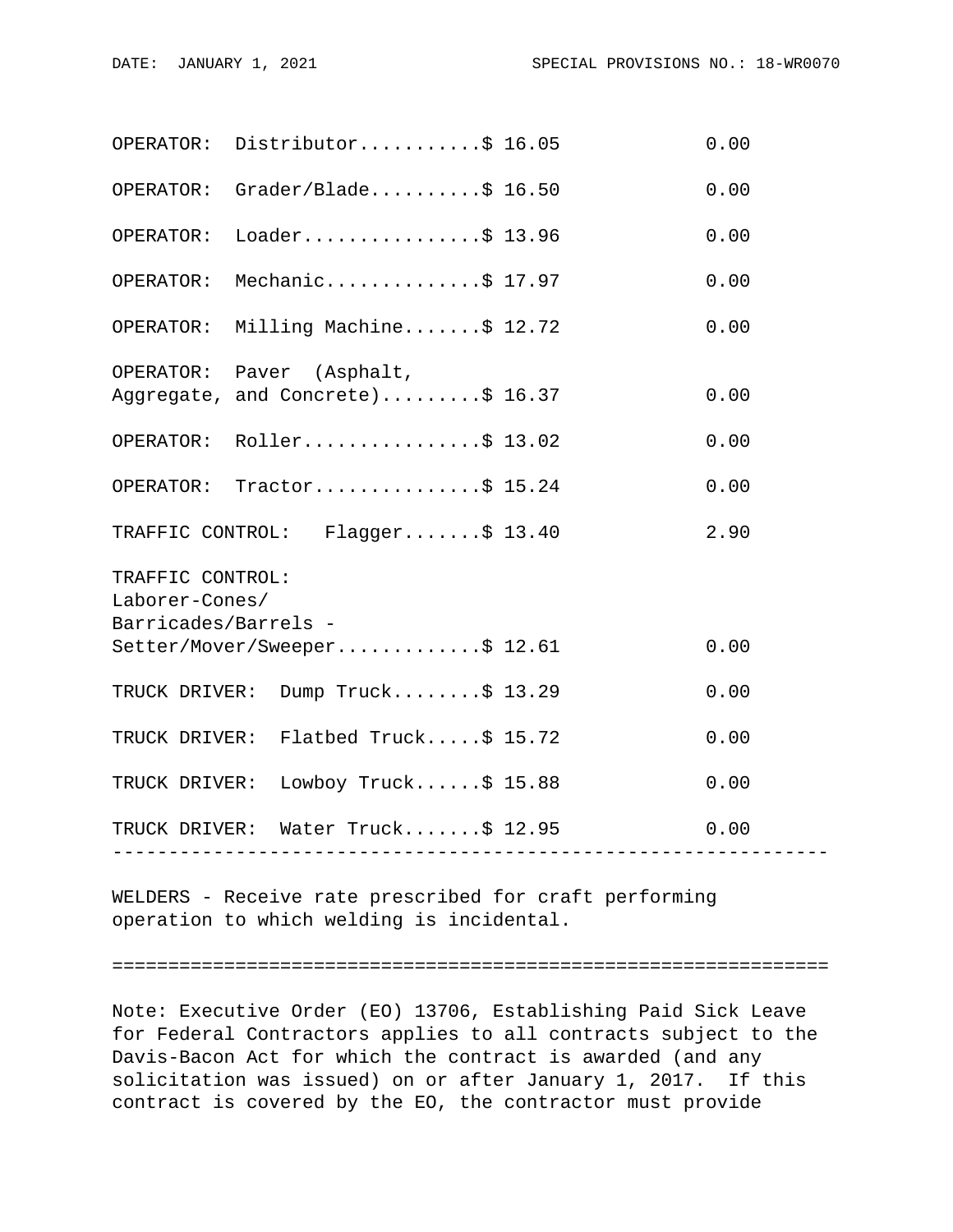employees with 1 hour of paid sick leave for every 30 hours they work, up to 56 hours of paid sick leave each year. Employees must be permitted to use paid sick leave for their own illness, injury or other health-related needs, including preventive care; to assist a family member (or person who is like family to the employee) who is ill, injured, or has other health-related needs, including preventive care; or for reasons resulting from, or to assist a family member (or person who is like family to the employee) who is a victim of, domestic violence, sexual assault, or stalking. Additional information on contractor requirements and worker protections under the EO is available at www.dol.gov/whd/govcontracts.

Unlisted classifications needed for work not included within the scope of the classifications listed may be added after award only as provided in the labor standards contract clauses (29CFR 5.5 (a) (1) (ii)).

----------------------------------------------------------------

The body of each wage determination lists the classification and wage rates that have been found to be prevailing for the cited type(s) of construction in the area covered by the wage determination. The classifications are listed in alphabetical order of ""identifiers"" that indicate whether the particular rate is a union rate (current union negotiated rate for local), a survey rate (weighted average rate) or a union average rate (weighted union average rate).

Union Rate Identifiers

A four-letter classification abbreviation identifier enclosed in dotted lines beginning with characters other than ""SU"" or ""UAVG"" denotes that the union classification and rate were prevailing for that classification in the survey. Example: PLUM0198-005 07/01/2014. PLUM is an abbreviation identifier of the union which prevailed in the survey for this classification, which in this example would be Plumbers. 0198 indicates the local union number or district council number where applicable, i.e., Plumbers Local 0198. The next number, 005 in the example, is an internal number used in processing the wage determination. 07/01/2014 is the effective date of the most current negotiated rate, which in this example is July 1, 2014.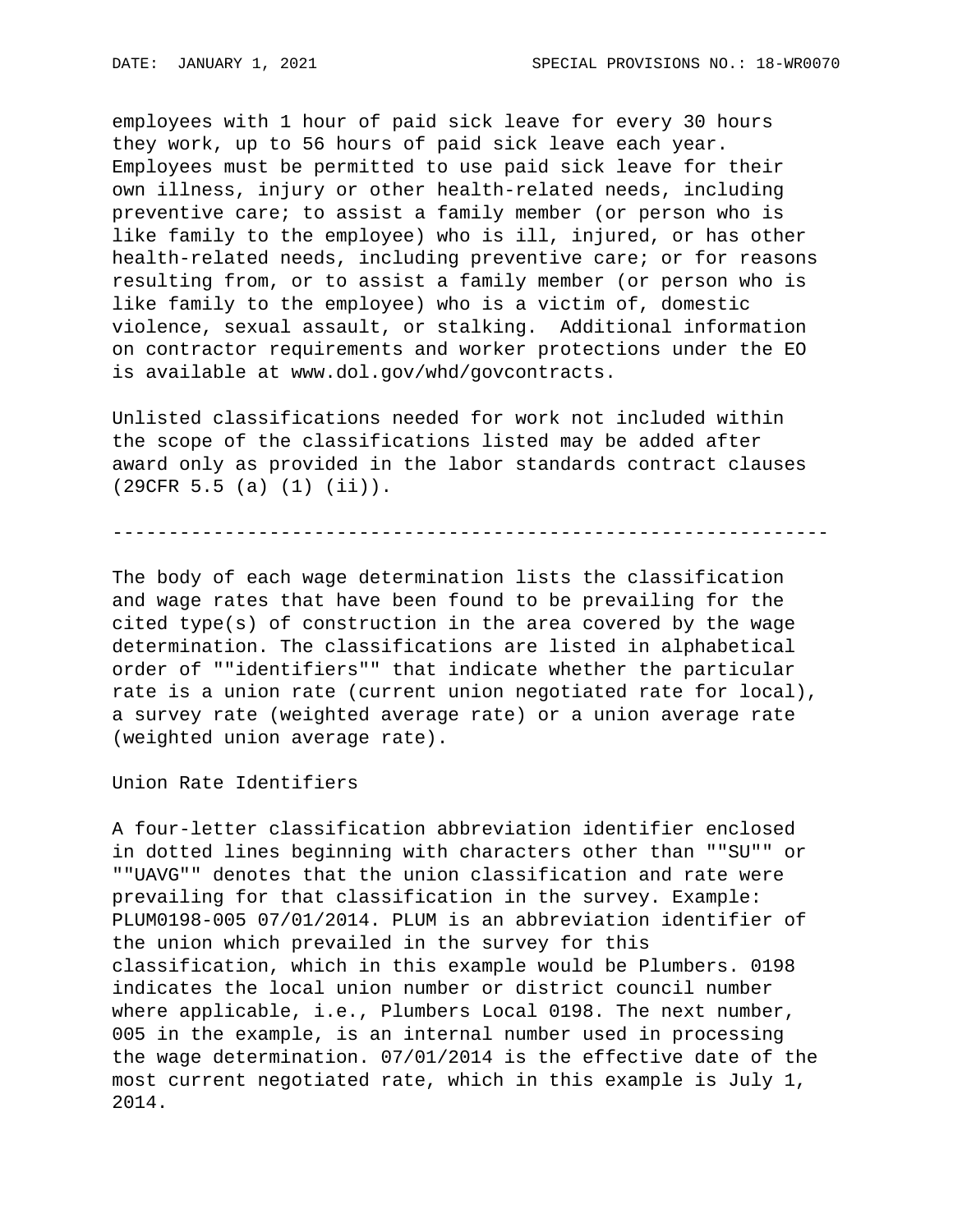Union prevailing wage rates are updated to reflect all rate changes in the collective bargaining agreement (CBA) governing this classification and rate.

## Survey Rate Identifiers

Classifications listed under the ""SU"" identifier indicate that no one rate prevailed for this classification in the survey and the published rate is derived by computing a weighted average rate based on all the rates reported in the survey for that classification. As this weighted average rate includes all rates reported in the survey, it may include both union and non-union rates. Example: SULA2012-007 5/13/2014. SU indicates the rates are survey rates based on a weighted average calculation of rates and are not majority rates. LA indicates the State of Louisiana. 2012 is the year of survey on which these classifications and rates are based. The next number, 007 in the example, is an internal number used in producing the wage determination. 5/13/2014 indicates the survey completion date for the classifications and rates under that identifier.

Survey wage rates are not updated and remain in effect until a new survey is conducted.

Union Average Rate Identifiers

Classification(s) listed under the UAVG identifier indicate that no single majority rate prevailed for those classifications; however, 100% of the data reported for the classifications was union data. EXAMPLE: UAVG-OH-0010 08/29/2014. UAVG indicates that the rate is a weighted union average rate. OH indicates the state. The next number, 0010 in the example, is an internal number used in producing the wage determination. 08/29/2014 indicates the survey completion date for the classifications and rates under that identifier.

A UAVG rate will be updated once a year, usually in January of each year, to reflect a weighted average of the current negotiated/CBA rate of the union locals from which the rate is based.

----------------------------------------------------------------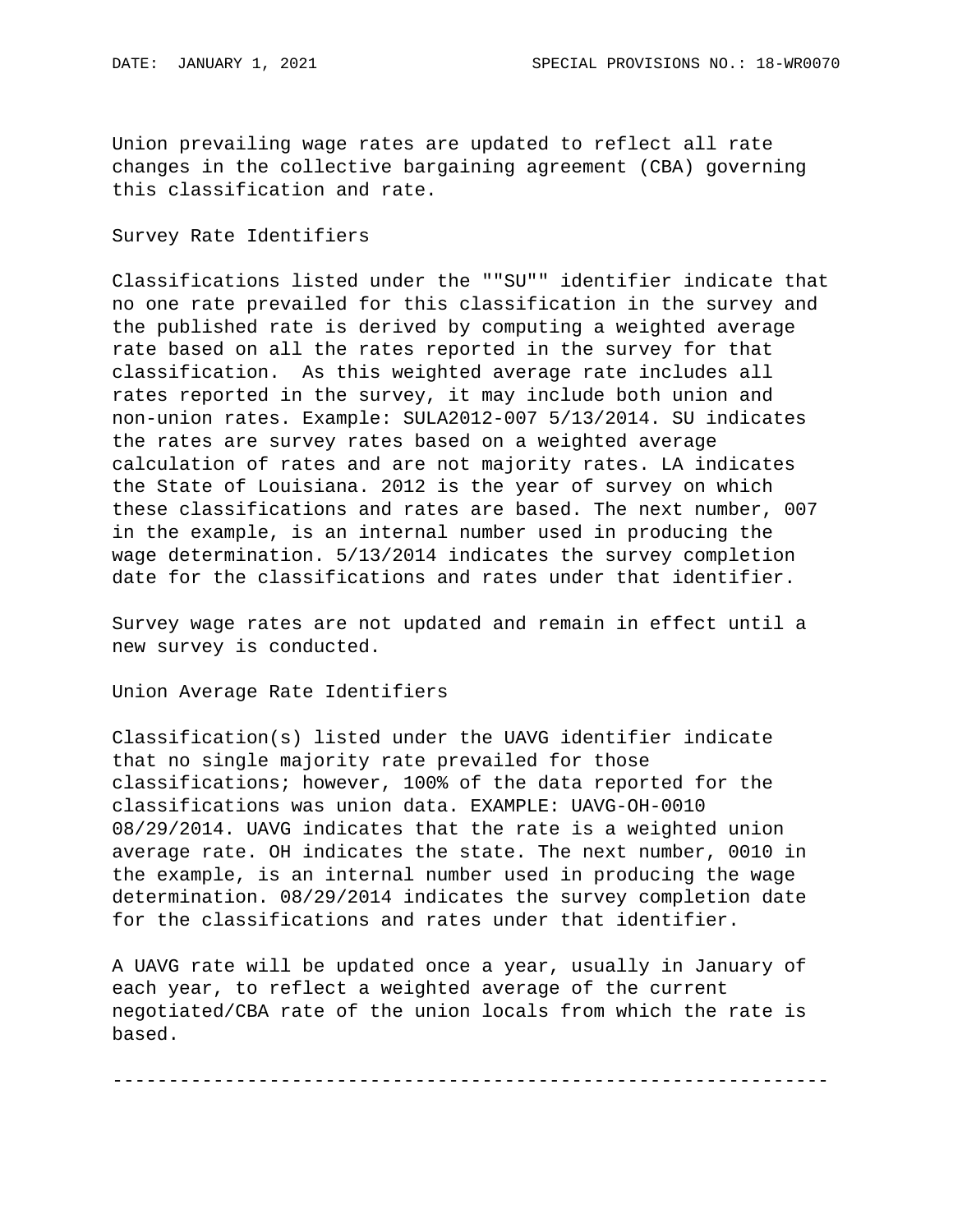## WAGE DETERMINATION APPEALS PROCESS

1.) Has there been an initial decision in the matter? This can be:

- \* an existing published wage determination
- \* a survey underlying a wage determination
- \* a Wage and Hour Division letter setting forth a position on a wage determination matter
- \* a conformance (additional classification and rate) ruling

On survey related matters, initial contact, including requests for summaries of surveys, should be with the Wage and Hour Regional Office for the area in which the survey was conducted because those Regional Offices have responsibility for the Davis-Bacon survey program. If the response from this initial contact is not satisfactory, then the process described in 2.) and 3.) should be followed.

With regard to any other matter not yet ripe for the formal process described here, initial contact should be with the Branch of Construction Wage Determinations. Write to:

> Branch of Construction Wage Determinations Wage and Hour Division U.S. Department of Labor 200 Constitution Avenue, N.W. Washington, DC 20210

2.) If the answer to the question in 1.) is yes, then an interested party (those affected by the action) can request review and reconsideration from the Wage and Hour Administrator (See 29 CFR Part 1.8 and 29 CFR Part 7). Write to:

> Wage and Hour Administrator U.S. Department of Labor 200 Constitution Avenue, N.W. Washington, DC 20210

The request should be accompanied by a full statement of the interested party's position and by any information (wage payment data, project description, area practice material, etc.) that the requestor considers relevant to the issue.